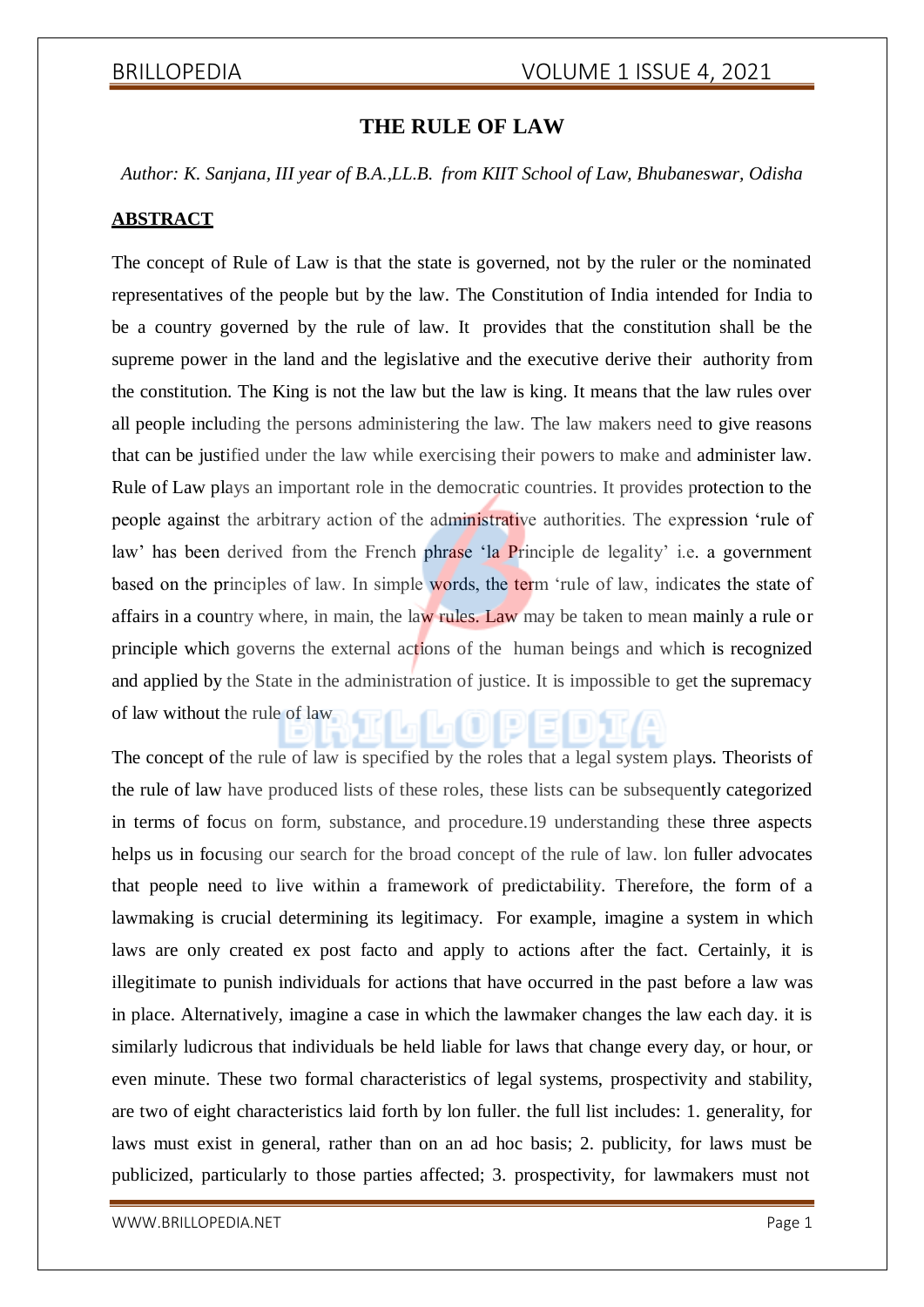# BRILLOPEDIA VOLUME 1 ISSUE 4, 2021

abuse retroactive legislation; 4. intelligibility, for laws must be understandable; 5. consistency, for laws must not be contradictory; 6. practicability, for laws must require conduct within the scope of the powers of the affected party; 7. stability, for laws must be consistent in order to be followed; and 8. congruence, for laws must be administered in the way that they are announced. Fuller argues that laws must fulfil all of these formal characteristics to be legitimate. He, like waldron, claims that understanding the concept of the rule of law is crucial in bestowing legitimacy of a legal system; however, he places particular emphasis on these formal characteristics. Fuller claims that "a total failure in any one of these eight directions does not simply result in a bad system of law; it results in something that is not properly called a legal system at all. These criteria are not simply suggestions, but requirements for a legal system's legitimacy in the eyes of its subjects.

### **DICEY CONCEPT**

Dicey is one of the well-known jurists of England and he has written a famous book "law of the constitution". One should know the difference between administrative law and the rule of law. People who are in government job have different law from ordinary citizens and the rule of law is equal for everyone whether he is prime minister of India or a normal clerk working in an office. The same law will be applicable to both of them, no discrimination will be done under the rule of law and rule of law is supreme in nature.

Dicey was against making different rules for a different class of people so he stood by against this concept and promoted the idea of rule of law. Here a term is used **"droit administrative**" was introduced by napoleon and in france, it was known as droitadministratiff. France was having separate administrative court for dealing with the matter. According to this action by the citizens against an official for a wrongful act committed in their official capacity will be dealt by the special court not by the ordinary courts of law. droitadministratiff does not consist of rules and law made by the french parliament but it includes a rule which is developed by the judges of the administrative court.

### **THE DOCTRINE OF RULE OF LAW HAS 3 MEANING IN DICEY BOOK**

1. Supremacy of law.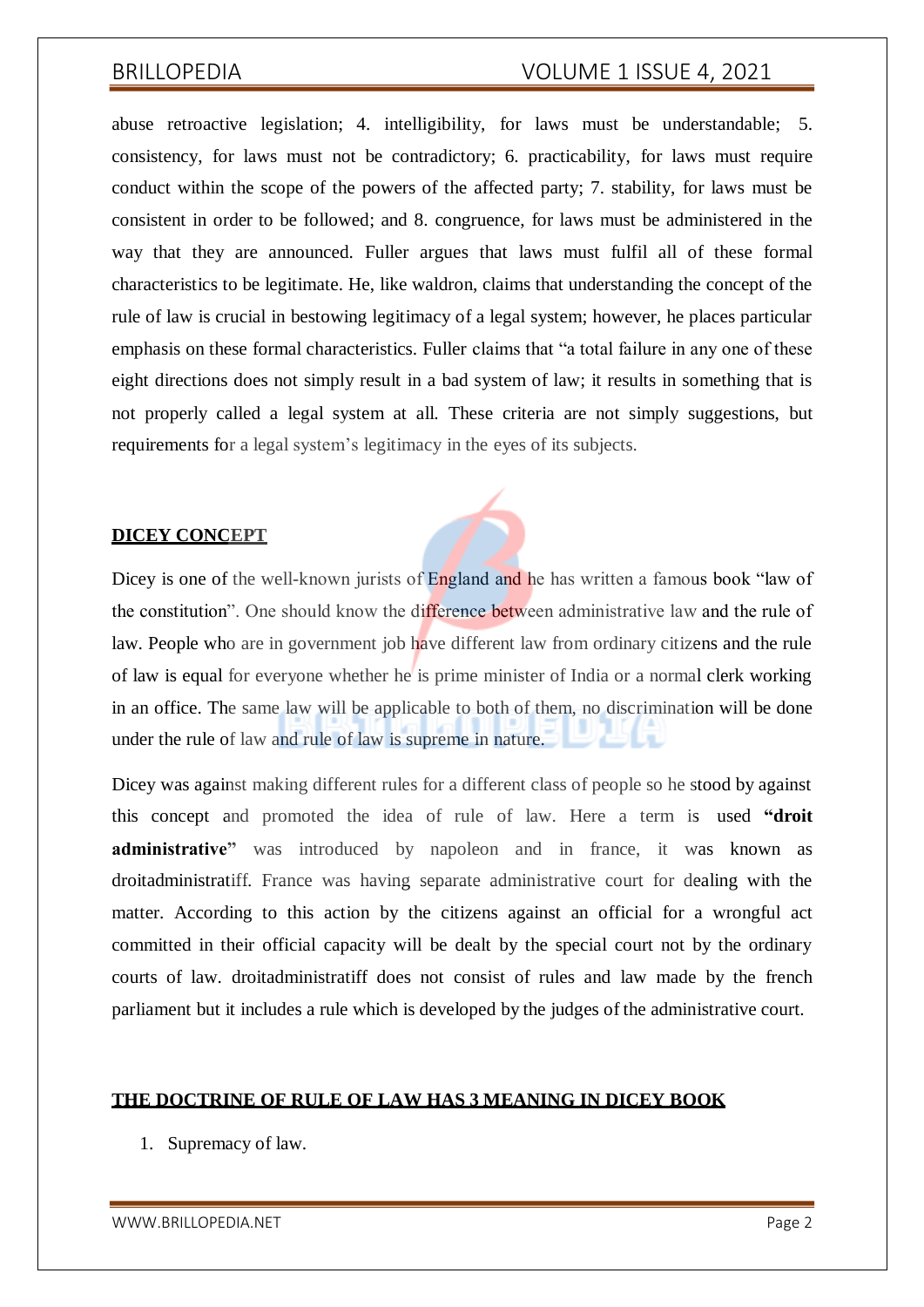- 2. Equality before the law.
- 3. The predominance of a legal spirit.

Merit and demerits of the dicey concept

### **MERITS**

- 1. Help in making limits to the power of administrative authorities.
- 2. A major role in growth and recognition of administrative law.
- 3. Act as a scale for the test of administrative action.

### **DEMERITS**

- 1. His theory was not fully accepted during that era also.
- 2. Failed to distinguish between discretionary and arbitrary power.
- 3. He misunderstood the concept of droit administration which was actually successful in France.

# **BRILLOPEDIA**

### **RULE OF LAW**

Rule of law is a product of struggle by the people from centuries for recognition of their inherent rights and the concept of a rule is very ancient and old. During the ancient times, the concept of rule of law was discussed by the Greek philosopher Aristotle and Plato at the time of 350 BC so now you can imagine how old this concept. Plato has written that if rule of law under the supervision of any law than it doesn't have any value and the concept of state will get collapsed and if the law is master of government and government work as a slave for law then the concept of state will work effectively and humans can enjoy their rights.

This phrase was derived from the French phrase *"la Principe de legality"* which means that the principle of legality whatever the legal system principle is called a rule of law. Which refers to government is based on the principles not on any individuals and according to the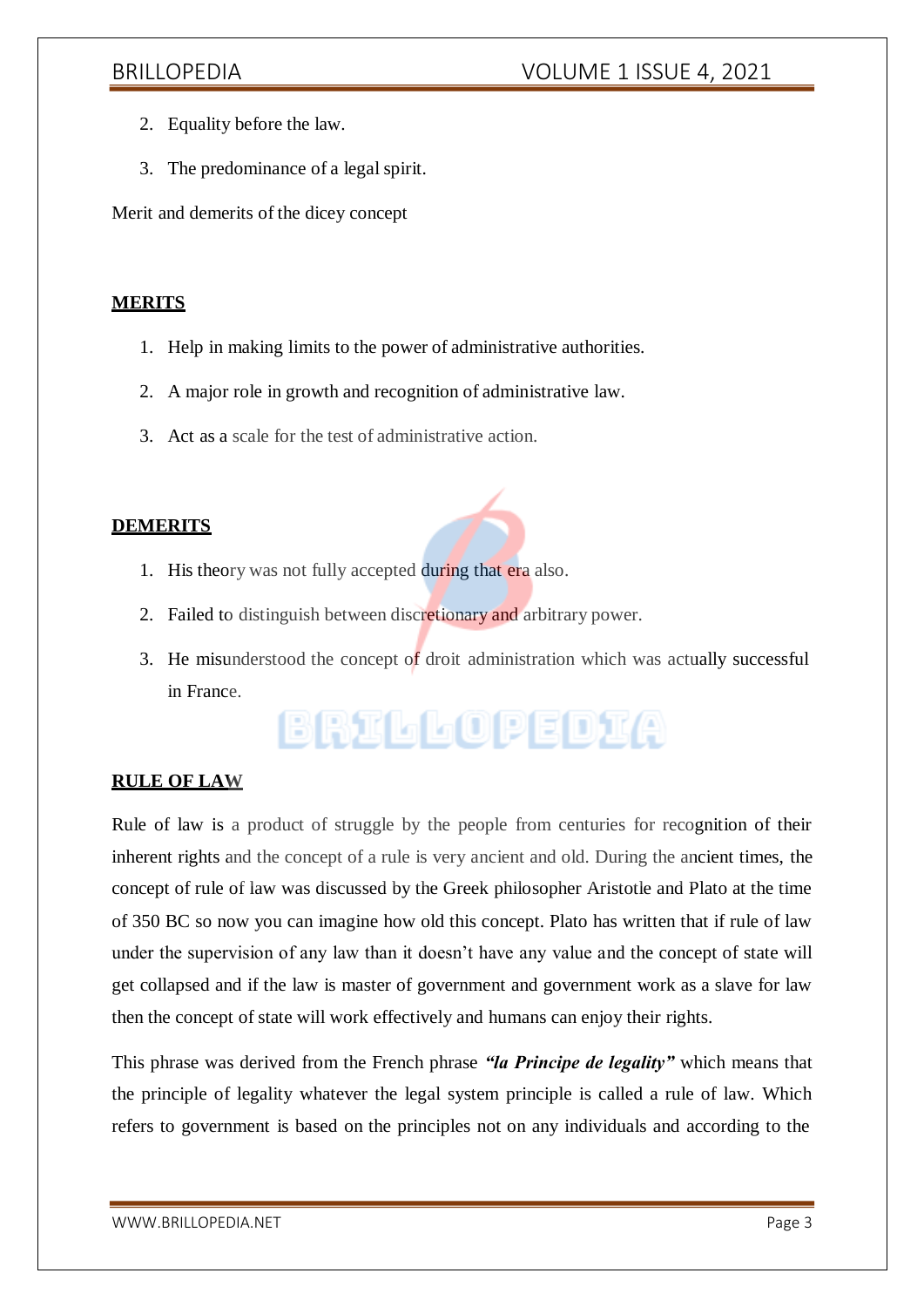law everything will move. Rule of law is the basic principle of the English constitution and this doctrine is accepted by the us and as well as India also.

The entire basis of administrative law is the rule of law and delegated legislation is the backbone of administrative law.

### **DEVELOPMENT**

Rule of law was developed by a British jurist albert Venn dicey in his book called "the law of the constitution" 1885. In this book, he develops this concept and he identifies 3 principles while establishing the rule of law.

**According to albert Venn dicey** rule of law first meaning is *"no man is punishable except for a distinct breach of law*" established in the ordinary legal manner before the ordinary court. the government or any high-class authority cannot punish any individual on the personal ground till the time an individual has committed an offence and if the offence is committed then proper procedure and trail will be conducted and in case the final verdict is that the offence is committed then physical or economic punishment will be given to the accused person. This clearly indicates that even if 100 criminals are not arrested is ok rather than punishing one innocent person.

The basic elements of that jurisprudence can be summarized as follows. The first dimension, authorization, is the very basic demand that government action have a valid legal source. a starting premise of this administrative jurisprudence is that authorization is personal to the officeholder, rather than an impersonal vesting of power in the government as a whole. the idea is that each officer vested with legal authority has responsibility to reach an independent judgment about what the statute requires, a judgment not to be supplanted by that of superiors. This responsibility precludes the spectre of a bureaucracy dictated by role-based compliance up the chain of command in which only the highest-level official bears genuine accountability. In other words, when role is defined in terms of independent judgment, rolebased compliance privileges an official's independent evaluation over political loyalty or bureaucratic order. If individual judgment by agency officials is a structural premise for the rule of law within the administrative state, then it makes sense that the other aspects of the rule of law will apply to how agency officials exercise their discretion. That holds with regard to the principles of notice, justification, and coherence.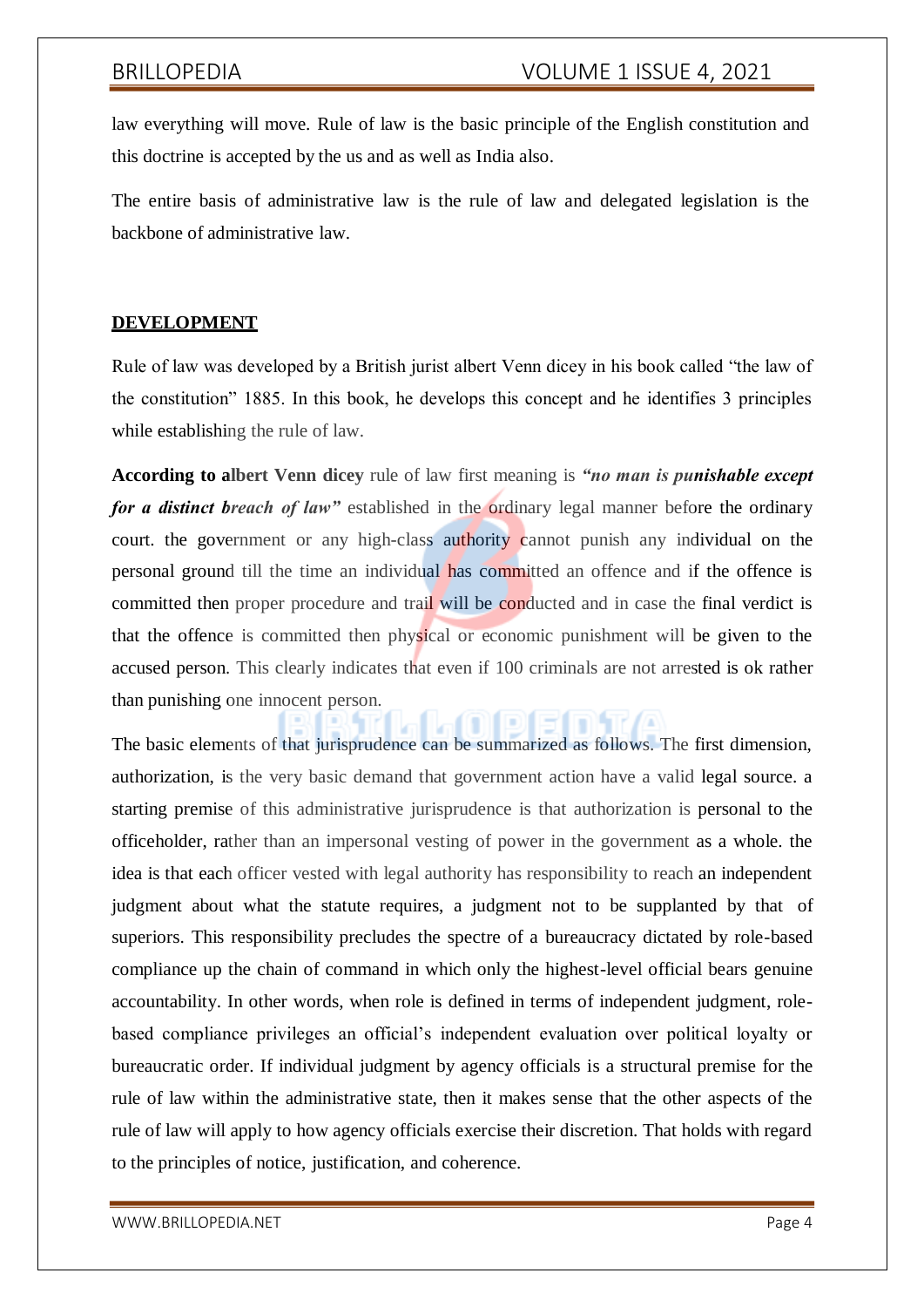# BRILLOPEDIA VOLUME 1 ISSUE 4, 2021

the second dimension, the cluster of values relating to notice—principles of publicity, clarity, prospectivity, and stability prominent in professor lon fuller's account of law's virtues*12* 12 see lon l. fuller, the morality of law 46–90 (rev. ed. 1969) (arguing these values are fundamental to law).*...*—has been thought to pose particular problems for the regulatory state. Regulatory statutes—the statutes that create and delegate to agencies authority to make law—are famously broad and vague. but because notice values seek to protect law's capacity to guide action, they should apply to the sources of law that directly bind private parties. in our government, that means a critical battleground for these principles is the law issued by agencies because that regulatory law, rather than the legislation authorizing the agencies to act, bears the weight of imposing obligations on private persons. once these notice values are seen as applicable to the law agencies issue, there are grounds to ask how well agencies are meeting these demands. in this vein, if rules generally fare better with regard to notice values than adjudication, then there are reasons to require agencies to, at a minimum, justify opting for adjudication instead of rulemaking. This focus also suggests agencies have an obligation, when rulemaking is not practicable, to issue some kind of guidance document reflecting the agency's best view of the statute's requirements.

Focusing on the rule of law's requirements of administrative institutions, some principles can be left to the side and some have greater importance those elements that pertain to criminal sanctions and processes have less relevance, at least if we focus on those aspects of administrative governance that are not involved in criminal justice. Likewise, other general virtues, such as compliance with the law, do not distinctively apply to administrative institutions. The conditions under which administrative bodies operate make other elements of the rule of law more central. The fact that agencies only have authority that has been delegated to them suggests the critical importance of the principle that official action be authorized. the fact that many statutes that delegate regulatory authority grant broad discretion to officials suggests the importance of notice, coherence, and justification.this insistence on decisional allocation thus can be seen as grounded in a pragmatic principle that there is a greater chance of decision in accordance with the law when officials view their duties and powers as personal, requiring their independent judgment, and not subject to supplanting by others. This idea can be put in terms of the definition of role for administrative actors. When the legal role of those delegated statutory power is defined as requiring their independent judgment, the specter of role-based compliance up a chain of command is diminished. Institutionally, this role specification spreads accountability through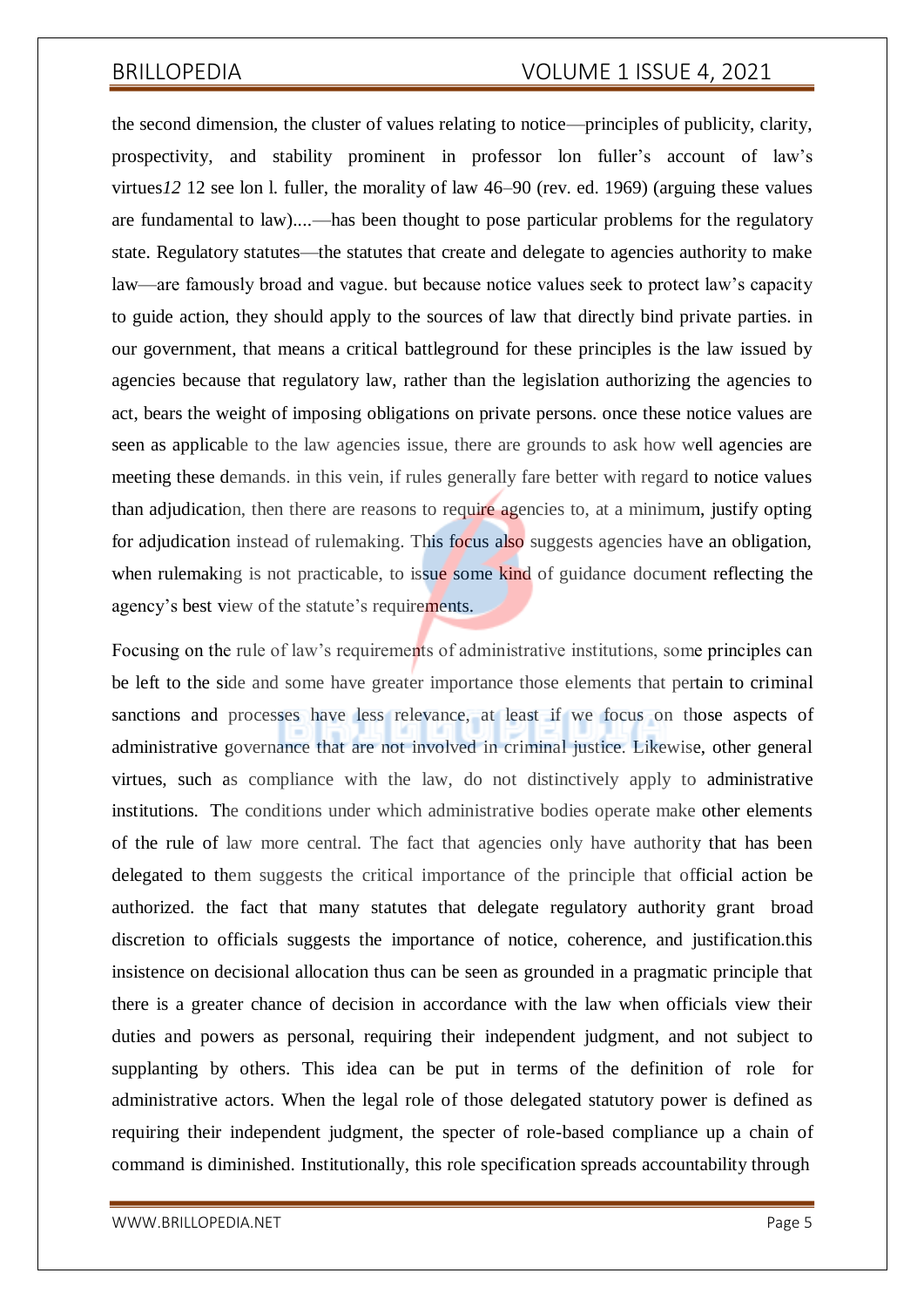# BRILLOPEDIA VOLUME 1 ISSUE 4, 2021

the bureaucracy. All those with legally delegated authority must exercise their own independent legal judgment; as a result, administrative action will represent the views of many actors, and accountability cannot be confined to the officials at the peak of the institutional hierarchy. These ideas about the foundation for decisional allocation might be formulated in terms of the following rule-of-law principle for administration: legal authorization (and duty) is relative to officeholders, not an impersonal authorization to government as a whole.

While this principle is articulated at a relatively high level of generality, it takes a stance on the contested question of the president's powers over law administration. Understanding this legal allocation—that the discretion and duty is personal to the official—clarifies how an official delegated with statutory power is to understand prodding from a president or his immediate advisors. The official is not to take that direction "as a command that she has a legal as well as a political obligation to honor, and for whose justifications she thus has no particular responsibility."

If agency officials are creating law under **broad standards**, they have obligations to do so in ways that provide adequate notice and justification and also respond to the values of coherence. Finally, to the extent that agencies are engaged in adjudication, the values of procedural fairness apply. This suggests focus on the following five elements or dimensions of the rule of law.

- (1) Authorization is a bedrock principle of liberalism and the rule of law; it ensures that the state only act or constrict an individual's liberty when authorized to do so.
- (2) Notice. many of the most commonly identified features of the rule of law pertain to a cluster of characteristics that help to ensure that law has the capacity to be practical in the sense of providing guidance to an individual's actions and allowing individuals to plan with some knowledge of the law. the principles of publicity, clarity, consistency, prospectivity, and stability are among the most important of these values.
- (3) Justification an important strain of thought about the rule of law focuses on the role of justification and argumentation in law. Justification provides protection against arbitrariness; part of what defines arbitrary action is action that is not justified.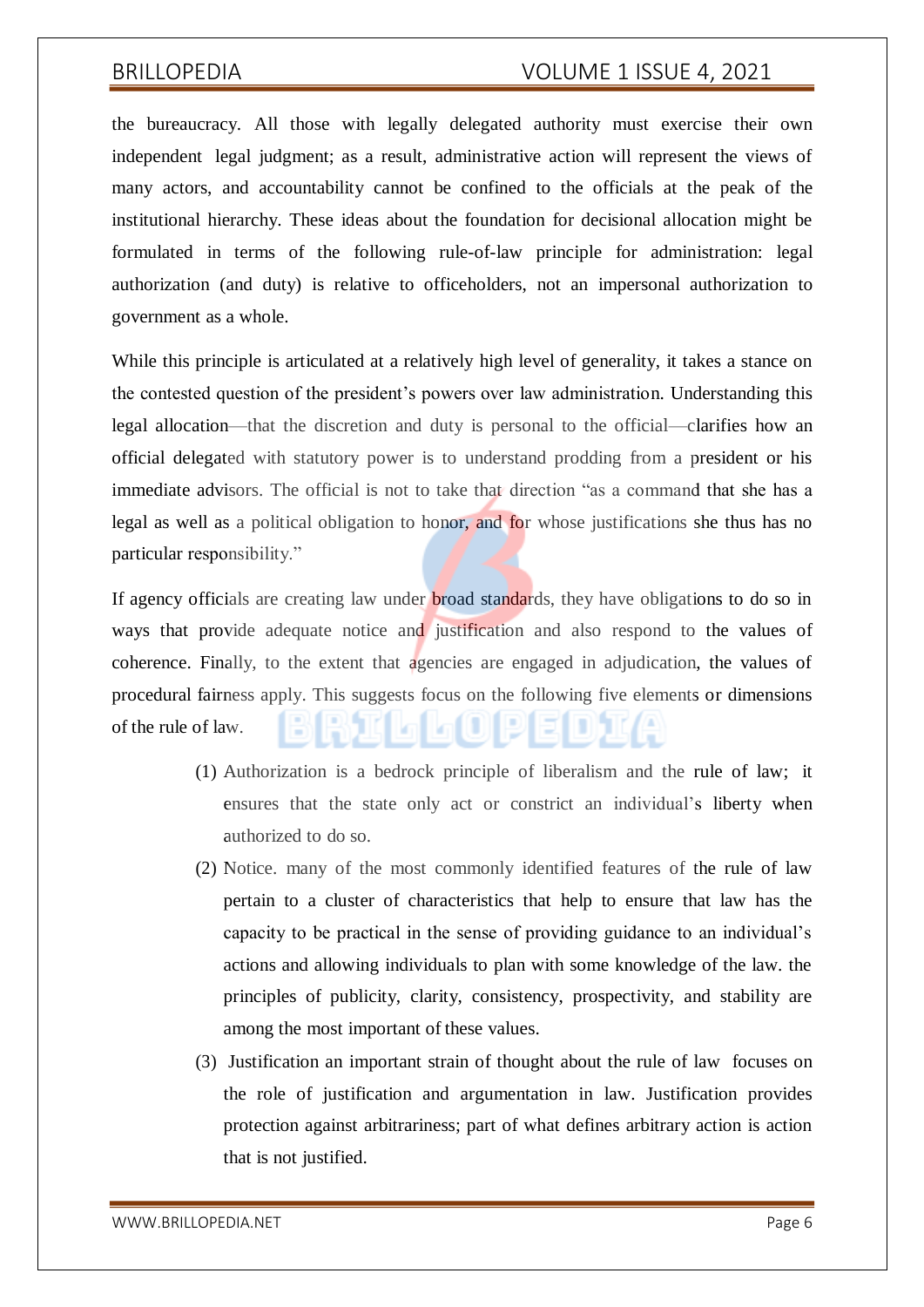- (4) Coherence law presents itself as a system in which norms fit together it is from the perspective of the private party—the individual or firm subject to law's demands—that coherence matters. "For citizens, law is inevitably an integral system, premised in contemporary social expectations and political judgments; a person interested in her legal obligations looks to the whole environment, not a disordered collection of fragmentary, isolated, mutually independent pieces."
- (5) Proceduralfairness*.* A central virtue of the rule of law is procedural fairness, that is, the set of institutional arrangements that provide an unbiased determination of one's rights and duties through transparent procedures with determinations based on evidence. Here the rule of law joins company with the most basic elements of due process, though it can be more demanding. Summaryevaluating administrative law through the lens of these five dimen•sions of the rule of law exposes some long-established practices as having troublesome rule-of-law foundations and reveals that other contested practices are well grounded in rule-of-law values. the closest match between the rule-of-law principles and current doctrine and practice is justification; administrative law and practice represents as well as any domain of law the sense in which law is ultimately argumentative.

the idea that agencies have duties to assist in integrating statutory law into the larger fabric of law, and thus to be partners with courts in implementing the law in a coherent fashion, while not as well-established as the agency's duties of reasoned elaboration, is steadily gaining recog•nition. This analysis highlights the rule-of-law foundation for that duty.

With respect to notice principles, more groundbreaking work is required. Some of it will take the form of holding agencies to the basic principles of notice, as current scholarship has done with regard to the fundamental value of publicity in agency rules. Further work could also form an executive or judicial requirement for agencies to justify their decision when they opt not to proceed through rulemaking, a departure from long-settled law. it could also usefully involve embracing or even imposing a duty upon agencies to issue, in